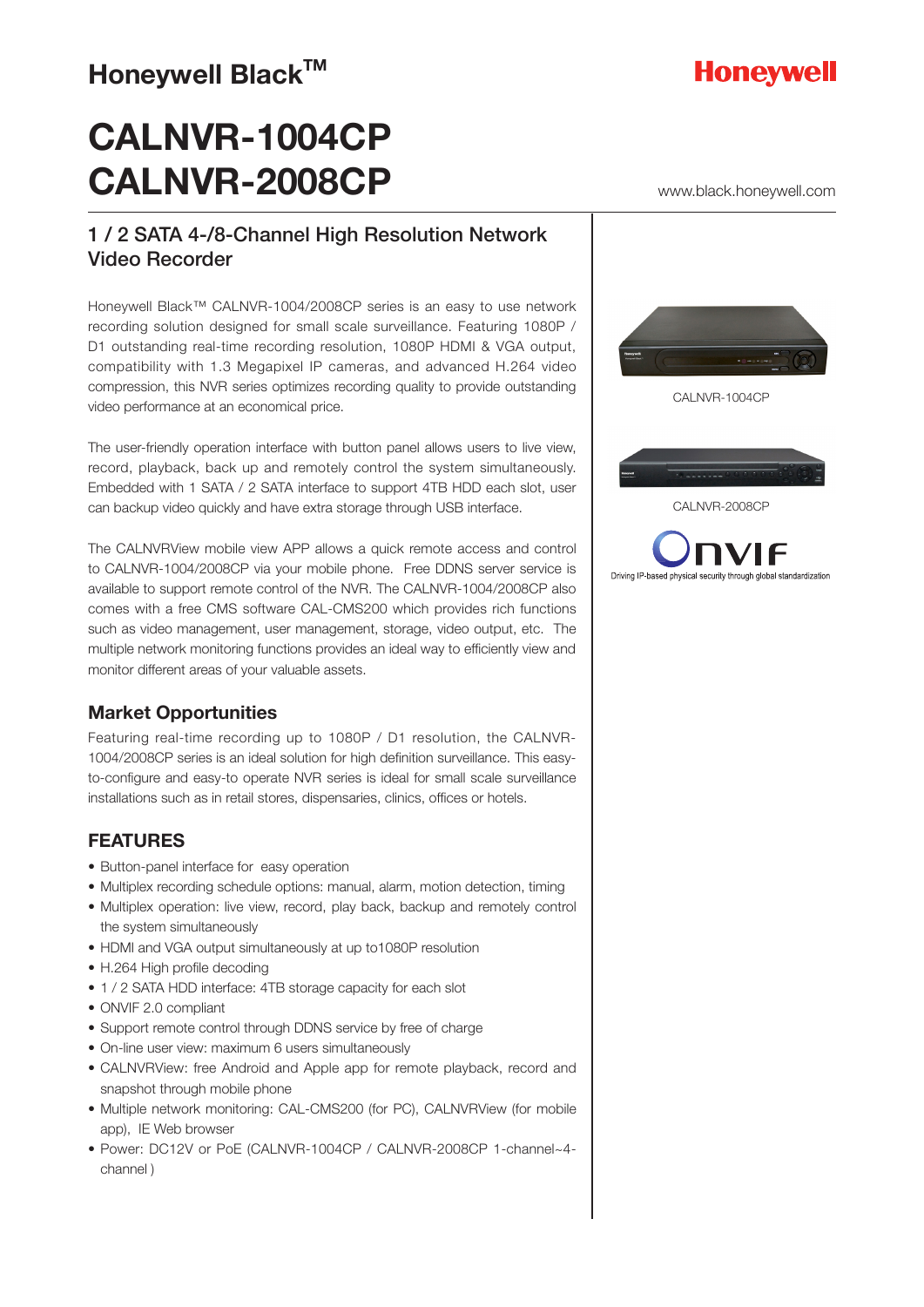### Honeywell Black™



## **CALNVR-1004CP CALNVR-2008CP**

www.black.honeywell.com

### 1 / 2 SATA 4-/8-Channel High Resolution Network Video Recorder

### **SPECIFICATIONS**

| Model             |                                                                                          | CALNVR-1004CP                                                                                                                                     | CALNVR-2008CP                                            |
|-------------------|------------------------------------------------------------------------------------------|---------------------------------------------------------------------------------------------------------------------------------------------------|----------------------------------------------------------|
| System            | <b>Operating System</b>                                                                  | <b>Embedded LINUX</b>                                                                                                                             |                                                          |
|                   | <b>System Resources</b>                                                                  | Simultaneous multi-channel live view, real-time recording, playback, network<br>operation, remote access, USB backup                              |                                                          |
|                   | User Interface<br>Support 16-bit true color graphical menu interface and mouse operation |                                                                                                                                                   |                                                          |
| Interface         | <b>Preview Screen</b>                                                                    | 1/4 Windows                                                                                                                                       | $1/4/9$ Windows                                          |
| Video             | IP Video Input                                                                           | 4 channels                                                                                                                                        | 8 channels                                               |
|                   | Video Standards                                                                          | PAL (625 line, 50f/s), NTSC (525 line, 60f/s)                                                                                                     |                                                          |
|                   | Video Compression                                                                        | H.264 High profile                                                                                                                                |                                                          |
|                   | <b>Display Quality</b>                                                                   | Monitor: D1: VGA & HDMI: HD<br>(support 1920 x 1080, 1280 x 720,1440 x 900,1280 x 1024, 1024 x 768, 800 x<br>600)                                 |                                                          |
|                   | <b>Play Quality</b>                                                                      | 960P / 720P / 960H / D1 / HD1 / CIF /<br>QCIF                                                                                                     | 1080P / 720P / 960H / D1 / HD1 / CIF /<br>QCIF           |
|                   | Video Access                                                                             | 4 channels 960P (720P) / 8 channels D1                                                                                                            | 8 channels 1080P (720P) / 16 channels<br>D1              |
|                   | <b>Motion Detection</b>                                                                  | Support                                                                                                                                           |                                                          |
| Audio             | Audio Compression                                                                        | G.711A                                                                                                                                            |                                                          |
|                   | <b>Bidirectional Talk</b>                                                                | N/A                                                                                                                                               |                                                          |
|                   | Record Mode                                                                              | Manual / Alarm / Video Detection / Timing                                                                                                         |                                                          |
| Record & Playback | Local Playback                                                                           | 1 channel 960P (720P) /<br>4 channels D1 playback real-time                                                                                       | 2 channels 1080P /<br>4 channels 720P playback real-time |
|                   | Search Mode                                                                              | Time / Date / Alarm / Motion Detection / Exact Search (search by second)                                                                          |                                                          |
| Storage & Backup  | Space Occupation                                                                         | Video: 1080P 80G / Day / Channel, 720P 26G / Day / Channel, 960H 24G / Day /<br>Channel, D1 16~20G / Day / Channel, Audio: 691.2M / Day / Channel |                                                          |
|                   | <b>HDD Redundancy</b>                                                                    | Support redundancy and partition                                                                                                                  |                                                          |
|                   | <b>Record Storage</b>                                                                    | HDD, network                                                                                                                                      |                                                          |
|                   | Backup Mode                                                                              | Network backup, USB HDD, USB writer, SATA writer                                                                                                  |                                                          |
| Interface         | Video Input                                                                              | N/A                                                                                                                                               |                                                          |
|                   | Video Output                                                                             | 1 channel BNC output, 1 channel VGA output, 1 channel HDMI output                                                                                 |                                                          |
|                   | Audio Input                                                                              | N/A                                                                                                                                               |                                                          |
|                   | Audio Output                                                                             | 1 channel RCA                                                                                                                                     |                                                          |
|                   | Alarm Input                                                                              | N/A                                                                                                                                               |                                                          |
|                   | Alarm Output                                                                             | N/A                                                                                                                                               |                                                          |
|                   | Net Interface                                                                            | 5 RJ45 10M / 100M self-adaptive Ethernet interface                                                                                                |                                                          |
|                   | PTZ Control                                                                              | 1 RS485, support 18 kinds of PTZ protocols                                                                                                        |                                                          |
|                   | <b>USB Port</b>                                                                          | 2 USB 2.0 port for mouse, backup, burning and upgrading                                                                                           |                                                          |
|                   | <b>HDD</b> Interface                                                                     | 1 SATA, max.4TB                                                                                                                                   | 2 SATA, max. 4TB each                                    |
| General           | Power Supply                                                                             | 12V/2A, 48V/1.5A (1-channel~4-channel support PoE)                                                                                                |                                                          |
|                   | Power Consumption                                                                        | Max. 15W                                                                                                                                          |                                                          |
|                   | Operating Temperature                                                                    | $0^{\circ}$ C - +55 $^{\circ}$ C                                                                                                                  |                                                          |
|                   | Operating Humidity                                                                       | 10%-90%                                                                                                                                           |                                                          |
|                   | <b>Dimensions</b>                                                                        | 225 (W) x 255 (D) x 44 (H) mm                                                                                                                     | 295 (W) x 350 (D) x 44 (H) mm                            |
| ONVIF             |                                                                                          | ONVIF <sub>2.0</sub>                                                                                                                              |                                                          |
| <b>CMS</b>        |                                                                                          | CAL-CMS200                                                                                                                                        |                                                          |
| Mobile View APP   |                                                                                          | CALNVRView for iPhone, iPad, Android                                                                                                              |                                                          |
| Certification     |                                                                                          | CE, FCC, C-Tick                                                                                                                                   |                                                          |

Note: Honeywell reserves the right, without notification, to make changes in product design or specifications.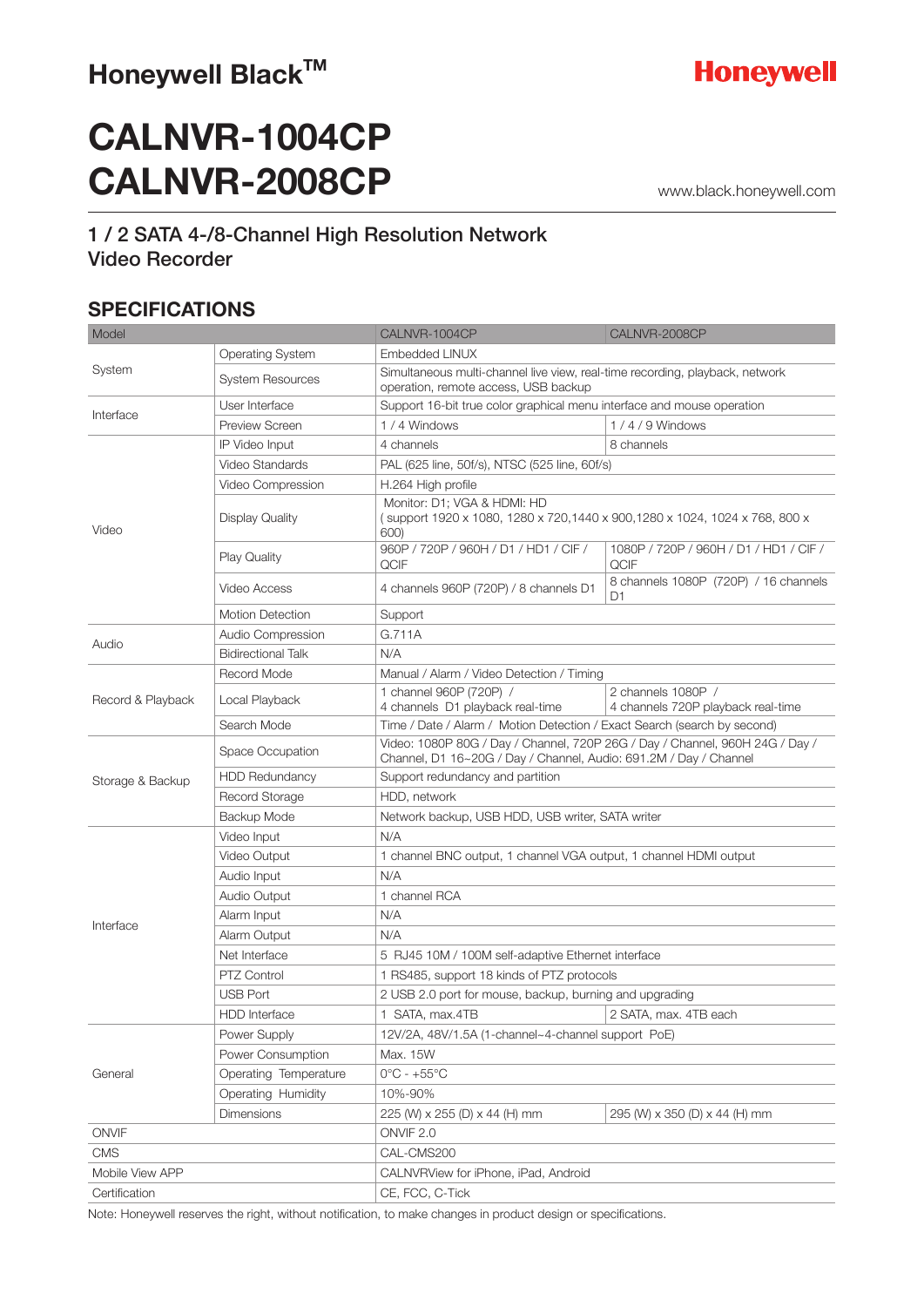

www.black.honeywell.com

# **CALNVR-1004CP CALNVR-2008CP**

### 1 / 2 SATA 4-/8-Channel High Resolution Network Video Recorder

### **DIMENSION**

FRONT PANEL:



REAR PANEL:



### **ORDERING**

| CALNVR-1004CP | 4-channel 960P NVR, 1 HDD SATA Slot, max 4TB, DC12V, PoE, ONVIF                          |
|---------------|------------------------------------------------------------------------------------------|
| CALNVR-2008CP | 8-channel 1080P NVR, 2 HDD SATA Slot, max 8TB, DC12V, 1-channel~4-<br>channel PoE, ONVIF |

#### **PACKAGE**

| Qty | <b>Components</b>        |
|-----|--------------------------|
|     | CALNVR-1004CP/2008CP NVR |
|     | Power Adapter            |
|     | <b>Warranty Card</b>     |
|     | Software CD              |
|     | <b>USB Mouse</b>         |
|     | <b>Install Screws</b>    |
|     | <b>Remote Controller</b> |
|     | <b>User Manual</b>       |